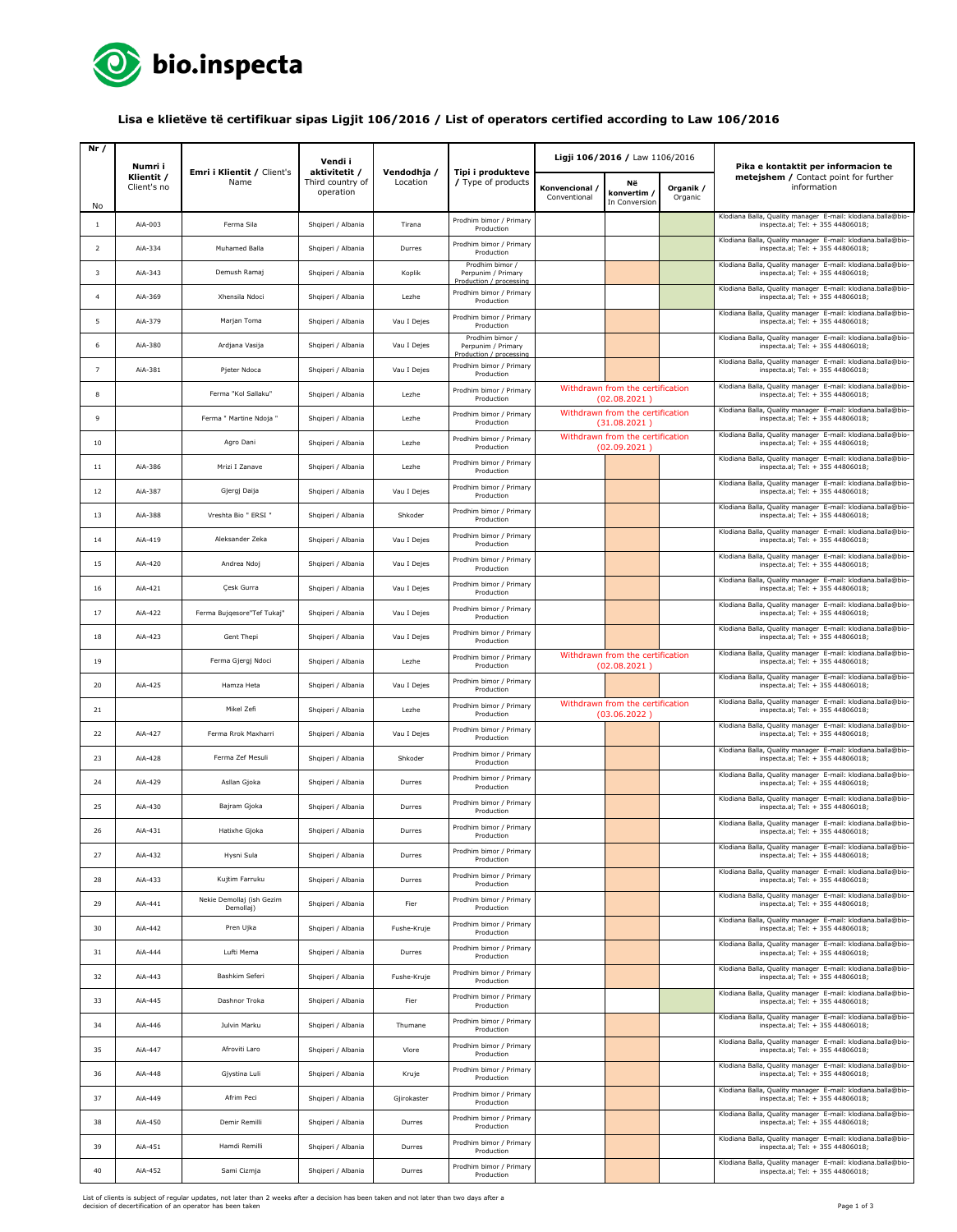

| 41 | AiA-453  | Asllan Remilli                               | Shqiperi / Albania | Durres         | Prodhim bimor / Primary<br>Production |                                                  |                                                  |  | Klodiana Balla, Quality manager E-mail: klodiana.balla@bio-<br>inspecta.al; Tel: + 355 44806018; |
|----|----------|----------------------------------------------|--------------------|----------------|---------------------------------------|--------------------------------------------------|--------------------------------------------------|--|--------------------------------------------------------------------------------------------------|
| 42 |          | Arben Kosta                                  | Shqiperi / Albania | Tirane         | Prodhim bimor / Primary<br>Production |                                                  | Withdrawn from the certification<br>(26.07.2021) |  | Klodiana Balla, Quality manager E-mail: klodiana.balla@bio-<br>inspecta.al; Tel: + 355 44806018; |
| 43 | AiA-458  | Astrit Remilli                               | Shqiperi / Albania | Durres         | Prodhim bimor / Primary<br>Production |                                                  |                                                  |  | Klodiana Balla, Quality manager E-mail: klodiana.balla@bio-<br>inspecta.al; Tel: + 355 44806018; |
| 44 | AiA-459  | Asllan Norja                                 | Shqiperi / Albania | Durres         | Prodhim bimor / Primary<br>Production |                                                  |                                                  |  | Klodiana Balla, Quality manager E-mail: klodiana.balla@bio-<br>inspecta.al; Tel: + 355 44806018; |
| 45 | AiA-460  | Flamur Kokomani                              | Shqiperi / Albania | Durres         | Prodhim bimor / Primary<br>Production |                                                  |                                                  |  | Klodiana Balla, Quality manager E-mail: klodiana.balla@bio-<br>inspecta.al; Tel: + 355 44806018; |
| 46 |          | Aristidh Kushi                               | Shqiperi / Albania | Durres         | Prodhim bimor / Primary<br>Production |                                                  | Withdrawn from the certification<br>(31.08.2021) |  | Klodiana Balla, Quality manager E-mail: klodiana.balla@bio-<br>inspecta.al; Tel: + 355 44806018; |
| 47 | AiA-462  | Gëzim Çumani                                 | Shqiperi / Albania | Durres         | Prodhim bimor / Primary<br>Production |                                                  |                                                  |  | Klodiana Balla, Quality manager E-mail: klodiana.balla@bio-<br>inspecta.al; Tel: + 355 44806018; |
| 48 |          | Shkolla e Mesme Profesionale "Ndre<br>Mjeda" | Shqiperi / Albania | Shkoder        | Prodhim bimor / Primary<br>Production |                                                  | Withdrawn from the certification<br>(05.05.2022) |  | Klodiana Balla, Quality manager E-mail: klodiana.balla@bio-<br>inspecta.al; Tel: + 355 44806018; |
| 49 |          | Afrim Baci                                   | Shqiperi / Albania | Durres         | Prodhim bimor / Primary<br>Production | Withdrawn from the certification<br>(29.04.2022) |                                                  |  | Klodiana Balla, Quality manager E-mail: klodiana.balla@bio-<br>inspecta.al; Tel: + 355 44806018; |
| 50 | AiA-467  | Hurma Kajo                                   | Shqiperi / Albania | Fier           | Prodhim bimor / Primary<br>Production | Në proces / New                                  |                                                  |  | Klodiana Balla, Quality manager E-mail: klodiana.balla@bio-<br>inspecta.al; Tel: + 355 44806018; |
| 51 | AiA-478  | Palok Kol Vokrri                             | Shqiperi / Albania | Shkoder        | Prodhim bimor / Primary<br>Production |                                                  |                                                  |  | Klodiana Balla, Quality manager E-mail: klodiana.balla@bio-<br>inspecta.al; Tel: + 355 44806018; |
| 52 |          | Mondi Baci                                   | Shqiperi / Albania | Durres         | Prodhim bimor / Primary<br>Production |                                                  | Withdrawn from the certification<br>(29.04.2022) |  | Klodiana Balla, Quality manager E-mail: klodiana.balla@bio-<br>inspecta.al; Tel: + 355 44806018; |
| 53 | AiA-480  | Hekuran Kotorri                              | Shqiperi / Albania | Belsh          | Prodhim bimor / Primary<br>Production |                                                  |                                                  |  | Klodiana Balla, Quality manager E-mail: klodiana.balla@bio-<br>inspecta.al; Tel: + 355 44806018; |
| 54 | AiA-481  | Kujtim Semanaj                               | Shqiperi / Albania | Malesi e Madhe | Prodhim bimor / Primary<br>Production |                                                  |                                                  |  | Klodiana Balla, Quality manager E-mail: klodiana.balla@bio-<br>inspecta.al; Tel: + 355 44806018; |
| 55 | AiA-483  | Arian Cizmja                                 | Shqiperi / Albania | Shijak         | Prodhim bimor / Primary<br>Production |                                                  |                                                  |  | Klodiana Balla, Quality manager E-mail: klodiana.balla@bio-<br>inspecta.al; Tel: + 355 44806018; |
| 56 | AiA-484  | Mark Marka                                   | Shqiperi / Albania | Lezhe          | Prodhim bimor / Primary<br>Production |                                                  |                                                  |  | Klodiana Balla, Quality manager E-mail: klodiana.balla@bio-<br>inspecta.al; Tel: + 355 44806018; |
| 57 |          | Bashkim Shahini                              | Shqiperi / Albania | Durres         | Prodhim bimor / Primary<br>Production |                                                  | Withdrawn from the certification<br>(03.06.2022) |  | Klodiana Balla, Quality manager E-mail: klodiana.balla@bio-<br>inspecta.al; Tel: + 355 44806018; |
| 58 | AiA-486  | Kujtim Rrukaj                                | Shqiperi / Albania | Koplik         | Prodhim bimor / Primary<br>Production |                                                  |                                                  |  | Klodiana Balla, Quality manager E-mail: klodiana.balla@bio-<br>inspecta.al; Tel: + 355 44806018; |
| 59 | AiA-487  | Sentiljana Marku                             | Shqiperi / Albania | Shkoder        | Prodhim bimor / Primary<br>Production |                                                  |                                                  |  | Klodiana Balla, Quality manager E-mail: klodiana.balla@bio-<br>inspecta.al; Tel: + 355 44806018; |
| 60 | AiA-488  | Guri Agolli                                  | Shqiperi / Albania | Belsh          | Prodhim bimor / Primary<br>Production |                                                  |                                                  |  | Klodiana Balla, Quality manager E-mail: klodiana.balla@bio-<br>inspecta.al; Tel: + 355 44806018; |
| 61 | AiA-489  | Gramos Iljazi                                | Shqiperi / Albania | Mallakaster    | Prodhim bimor / Primary<br>Production |                                                  |                                                  |  | Klodiana Balla, Quality manager E-mail: klodiana.balla@bio-<br>inspecta.al; Tel: + 355 44806018; |
| 62 | AiA-490  | Zija Ramilli                                 | Shqiperi / Albania | Shijak         | Prodhim bimor / Primary<br>Production |                                                  |                                                  |  | Klodiana Balla, Quality manager E-mail: klodiana.balla@bio-<br>inspecta.al; Tel: + 355 44806018; |
| 63 | AiA-491  | Lulzim Islamaj                               | Shqiperi / Albania | Mallakaster    | Prodhim bimor / Primary<br>Production |                                                  |                                                  |  | Klodiana Balla, Quality manager E-mail: klodiana.balla@bio-<br>inspecta.al; Tel: + 355 44806018; |
| 64 | AiA-492  | Ramis Xhelaj                                 | Shqiperi / Albania | Mallakaster    | Prodhim bimor / Primary<br>Production |                                                  |                                                  |  | Klodiana Balla, Quality manager E-mail: klodiana.balla@bio-<br>inspecta.al; Tel: + 355 44806018; |
| 65 | AiA-506  | Gjergji Guri                                 | Shqiperi / Albania | Shkoder        | Prodhim bimor / Primary<br>Production |                                                  |                                                  |  | Klodiana Balla, Quality manager E-mail: klodiana.balla@bio-<br>inspecta.al; Tel: + 355 44806018; |
| 66 | AiA-507  | Juna Bizhga                                  | Shqiperi / Albania | Gjirokaster    | Prodhim bimor / Primary<br>Production |                                                  |                                                  |  | Klodiana Balla, Quality manager E-mail: klodiana.balla@bio-<br>inspecta.al; Tel: + 355 44806018; |
| 67 | AiA-508  | OFI -TOFI SHPK                               | Shqiperi / Albania | Pogradec       | Prodhim bimor / Primary<br>Production |                                                  |                                                  |  | Klodiana Balla, Quality manager E-mail: klodiana.balla@bio-<br>inspecta.al; Tel: + 355 44806018; |
| 68 | AiA-509  | Dyrrah Village                               | Shqiperi / Albania | Kavaje         | Prodhim bimor / Primary<br>Production |                                                  |                                                  |  | Klodiana Balla, Quality manager E-mail: klodiana.balla@bio-<br>inspecta.al; Tel: + 355 44806018; |
| 69 | AiA-510  | Entela Cara PF                               | Shqiperi / Albania | Mallakaster    | Prodhim bimor / Primary<br>Production |                                                  |                                                  |  | Klodiana Balla, Quality manager E-mail: klodiana.balla@bio-<br>inspecta.al; Tel: + 355 44806018; |
| 70 | AiA-512  | Vitore Zojza                                 | Shqiperi / Albania | Shkoder        | Prodhim bimor / Primary<br>Production |                                                  |                                                  |  | Klodiana Balla, Quality manager E-mail: klodiana.balla@bio-<br>inspecta.al; Tel: + 355 44806018; |
| 71 | AiA-513  | Albania Rafting                              | Shqiperi / Albania | Berat          | Prodhim bimor / Primary<br>Production |                                                  |                                                  |  | Klodiana Balla, Quality manager E-mail: klodiana.balla@bio-<br>inspecta.al; Tel: + 355 44806018; |
| 72 | AiA- 515 | Elizabeta Kastrati PF                        | Shqiperi / Albania | Kukes          | Prodhim bimor / Primary<br>Production |                                                  |                                                  |  | Klodiana Balla, Quality manager E-mail: klodiana.balla@bio-<br>inspecta.al; Tel: + 355 44806018; |
| 73 | AiA-516  | EMAL shpk                                    | Shqiperi / Albania | Elbasan        | Prodhim bimor / Primary<br>Production |                                                  |                                                  |  | Klodiana Balla, Quality manager E-mail: klodiana.balla@bio-<br>inspecta.al; Tel: + 355 44806018; |
| 74 | AiA- 517 | Toka e Arte                                  | Shqiperi / Albania | Mirdite        | Prodhim bimor / Primary<br>Production |                                                  |                                                  |  | Klodiana Balla, Quality manager E-mail: klodiana.balla@bio-<br>inspecta.al; Tel: + 355 44806018; |
| 75 | AiA-518  | Vila 1909 Vuno                               | Shqiperi / Albania | Vlore          | Prodhim bimor / Primary<br>Production |                                                  |                                                  |  | Klodiana Balla, Quality manager E-mail: klodiana.balla@bio-<br>inspecta.al; Tel: + 355 44806018; |
| 76 | AiA-520  | SO-EL SHPK                                   | Shqiperi / Albania | Elbasan        | Prodhim bimor / Primary<br>Production |                                                  | Në proces / New                                  |  | Klodiana Balla, Quality manager E-mail: klodiana.balla@bio-<br>inspecta.al: Tel: + 355 44806018: |
| 77 | AiA-521  | VIGU SHPK                                    | Shqiperi / Albania | Burrel         | Prodhim bimor / Primary<br>Production |                                                  |                                                  |  | Klodiana Balla, Quality manager E-mail: klodiana.balla@bio-<br>inspecta.al; Tel: + 355 44806018; |
| 78 | AiA-522  | A.L.F shpk                                   | Shqiperi / Albania | Pogradec       | Prodhim bimor / Primary<br>Production |                                                  | Në proces / New                                  |  | Klodiana Balla, Quality manager E-mail: klodiana.balla@bio-<br>inspecta.al; Tel: + 355 44806018; |
| 79 | AiA-523  | Perparim Rustemi                             | Shqiperi / Albania | Tropoje        | Prodhim bimor / Primary<br>Production |                                                  |                                                  |  | Klodiana Balla, Quality manager E-mail: klodiana.balla@bio-<br>inspecta.al; Tel: + 355 44806018; |
| 80 | AiA-524  | Begir Cokaj                                  | Shqiperi / Albania | Shkoder        | Prodhim bimor / Primary<br>Production |                                                  | Në proces / New                                  |  | Klodiana Balla, Quality manager E-mail: klodiana.balla@bio-<br>inspecta.al; Tel: + 355 44806018; |
| 81 | AiA-527  | Natyra Bio Farm                              | Shqiperi / Albania | Shkoder        | Prodhim bimor / Primary<br>Production |                                                  | Në proces / New                                  |  | Klodiana Balla, Quality manager E-mail: klodiana.balla@bio-<br>inspecta.al; Tel: + 355 44806018; |
| 82 | AiA-528  | Pranvera Cekrezi                             | Shqiperi / Albania | Elbasan        | Prodhim bimor / Primary<br>Production | Në proces / New                                  |                                                  |  | Klodiana Balla, Quality manager E-mail: klodiana.balla@bio-<br>inspecta.al; Tel: + 355 44806018; |
| 83 | AiA-529  | Hazbi Gjolek Hazbiu                          | Shqiperi / Albania | Durres         | Prodhim bimor / Primary<br>Production | Në proces / New                                  |                                                  |  | Klodiana Balla, Quality manager E-mail: klodiana.balla@bio-<br>inspecta.al; Tel: + 355 44806018; |
| 84 | AiA-530  | Arjeta Cumani                                | Shqiperi / Albania | Durres         | Prodhim bimor / Primary<br>Production | Në proces / New                                  |                                                  |  | Klodiana Balla, Quality manager E-mail: klodiana.balla@bio-<br>inspecta.al; Tel: + 355 44806018; |

List of clients is subject of regular updates, not later than 2 weeks after a decision has been taken and not later than two days after a<br>decision of decertification of an operator has been taken